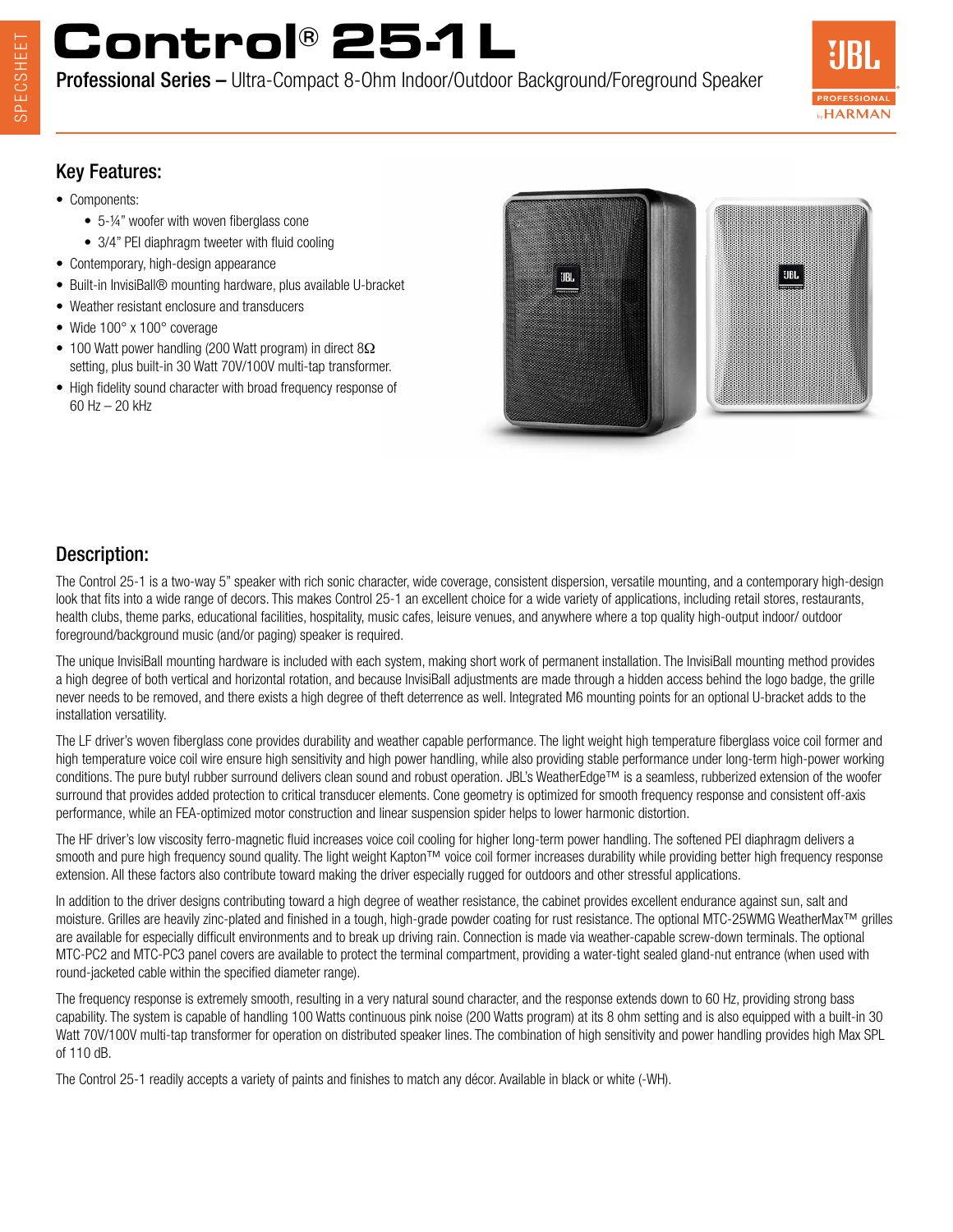# **Control® 25-1L**

Professional Series – Ultra-Compact 8-Ohm Indoor/Outdoor Background/Foreground Speaker



### Specifications:

| System                                           |                                                                                                                                                                                                                                                                                   |
|--------------------------------------------------|-----------------------------------------------------------------------------------------------------------------------------------------------------------------------------------------------------------------------------------------------------------------------------------|
| <b>Frequency Range</b><br>$(-10 dB)^1$           | 60 Hz - 20 kHz                                                                                                                                                                                                                                                                    |
| Frequency Response<br>$(+/-3 dB)$                | 85Hz - 17 kHz                                                                                                                                                                                                                                                                     |
| Power Rating <sup>2</sup>                        | 200 W Continuous Program (2 hrs)<br>100 W (400W peak), Continuous Pink Noise (2 hrs)<br>75 W (300W peak) Continuous Pink Noise (100 hrs)                                                                                                                                          |
| Maximum Input Voltage                            | 25.3 V RMS (2 hrs), 50.6 V peak                                                                                                                                                                                                                                                   |
| Maximum SPL <sup>3</sup>                         | 110 dB ave. Continuous Pink Noise (116 dB peak)                                                                                                                                                                                                                                   |
| Sensitivity <sup>4</sup>                         | 90 dB, 1W/1m (ave. 100 Hz - 10 kHz)                                                                                                                                                                                                                                               |
| Coverage Angle <sup>5</sup>                      | 100° x 100°                                                                                                                                                                                                                                                                       |
| Directivity Factor (Q)                           | $6.04$ (averaged 1 kHz $-$ 16 kHz)                                                                                                                                                                                                                                                |
| Directivity Index (DI)                           | 7.6 dB (averaged 1 kHz - 16 kHz)                                                                                                                                                                                                                                                  |
| Nominal Impedance                                | 8 ohms                                                                                                                                                                                                                                                                            |
| Crossover Type                                   | 2nd order low-pass, 3rd order high-pass                                                                                                                                                                                                                                           |
| Circuitry                                        |                                                                                                                                                                                                                                                                                   |
| Recommended Protective<br>High-Pass <sup>6</sup> | 60 Hz high-pass (24 dB/oct)                                                                                                                                                                                                                                                       |
| <b>Transducers</b>                               |                                                                                                                                                                                                                                                                                   |
| Low Frequency                                    | 135 mm (5.25 in), woven-fiberglass cone with pure<br>butyl rubber surround with Weather-Edge frame<br>protection, high-temp fiberglass voice coil former, high-<br>temp voice coil wire, optimized cone geometry, linear<br>suspension spider, and FEA optimized motor structure. |
| <b>High Frequency</b>                            | 19 mm (0.75 in) PEI diaphragm, low-viscosity ferro-<br>magnetic fluid, and lightweight Kapton™ voice coil<br>former.                                                                                                                                                              |
| <b>Physical</b>                                  |                                                                                                                                                                                                                                                                                   |
| <b>Enclosure Material</b>                        | High Impact Polystyrene (HIPS), painted with highly-UV<br>resistant paint on white (-WH) version for maximum UV<br>fade resistance.                                                                                                                                               |
| Grille                                           | Highly zinc-plated, finished in durable TGIC polyester<br>powder coating. MTC-25WMG-1 (&-WH) available<br>with WeatherMax <sup>™</sup> multi-layer foam and tight-weave<br>mesh vapor barrier backing.                                                                            |
| Installation                                     | InvisiBall wall-mounting system included. Two 6 mm<br>attachment points (on top and bottom) for optional<br>MTC-25UB-1 (&-WH) U-bracket. Secondary safety<br>attachment loop point on back panel.                                                                                 |

| Environmental                       | IP-44 per IEC529 (IP-55 when installed with the<br>optional MTC-25WMG-1 WeatherMax™ grille and<br>either MTC-PC2 or MTC-PC3 panel cover.) Exceeds<br>MilSpec 810 for humidity, salt-spray, temperature &<br>UV. Passes MilStd-202F for salt spray and ASTM G85<br>for acid-air plus salt spray. Optional MTC-25WMG-1<br>WeatherMax <sup>™</sup> grille for breaking up driving rain and<br>for especially difficult environments. |
|-------------------------------------|-----------------------------------------------------------------------------------------------------------------------------------------------------------------------------------------------------------------------------------------------------------------------------------------------------------------------------------------------------------------------------------------------------------------------------------|
| Termination                         | Screw-down terminal strip, zinc-plated copper based,<br>nickel-plated metal screws and washers. Accepts<br>up to 9 mm outside 4 mm inside open lugs (#6,<br>#8, or #10 lug), plus bare wire (up to 12 AWG / 2.5<br>mm2). Optional MTC-PC2 and MTC-PC3 protective<br>panel covers available to provide sealed entrance for<br>additional weather protection.                                                                       |
| <b>Agency Rating</b>                | ROHS-compliant                                                                                                                                                                                                                                                                                                                                                                                                                    |
| Colors                              | Black (RAL9004) or white (-WH, RAL9016)                                                                                                                                                                                                                                                                                                                                                                                           |
| Dimensions (H x W x D) <sup>7</sup> | 243 x 188 x 145 mm (9.6 x 7.4 x 5.7 in); 203 mm<br>(8.0 in) deep total when mounted on InvisiBall wall-<br>mount bracket.                                                                                                                                                                                                                                                                                                         |
| Net Weight (each)                   | 3.0 kg (6.7 lb)                                                                                                                                                                                                                                                                                                                                                                                                                   |
| Shipping Weight (pair)              | 7.3 kg (16.0 lb)                                                                                                                                                                                                                                                                                                                                                                                                                  |
| Included Accessories                | InvisiBall™ wall-mounting system, 6 mm x 100 mm<br>hex key                                                                                                                                                                                                                                                                                                                                                                        |
| Optional Accessories                | » MTC-25UB-1 - Yolk-type U-bracket (&-WH)<br>» MTC-25WMG-1 - WeatherMax grille with backing<br>$(8-WH)$<br>» MTC-28/25CM - Ceiling-Mount InvisiBall adapter<br>$(8-WH)$                                                                                                                                                                                                                                                           |

<sup>1</sup> In half-space (on-wall, 2pi)

² Continuous Pink Noise rating is IEC-shaped pink noise with a 6 dB crest factor. Continuous Program Power is defined as 3 dB above the Continuous Pink Noise Rating and is a conservative expression of the system's ability to handle normal speech and music program material.

<sup>3</sup> Calculated from sensitivity and power handling, exclusive of power compression

4 Half-space (on-wall), averaged 100 Hz – 10 kHz, 2.83V

5 Coverage angle (-6 dB), average between 1 kHz and 12 kHz

 $^6$  For protection against driving below resonant frequency and to keep transformer out of saturation

7 In vertical orientation